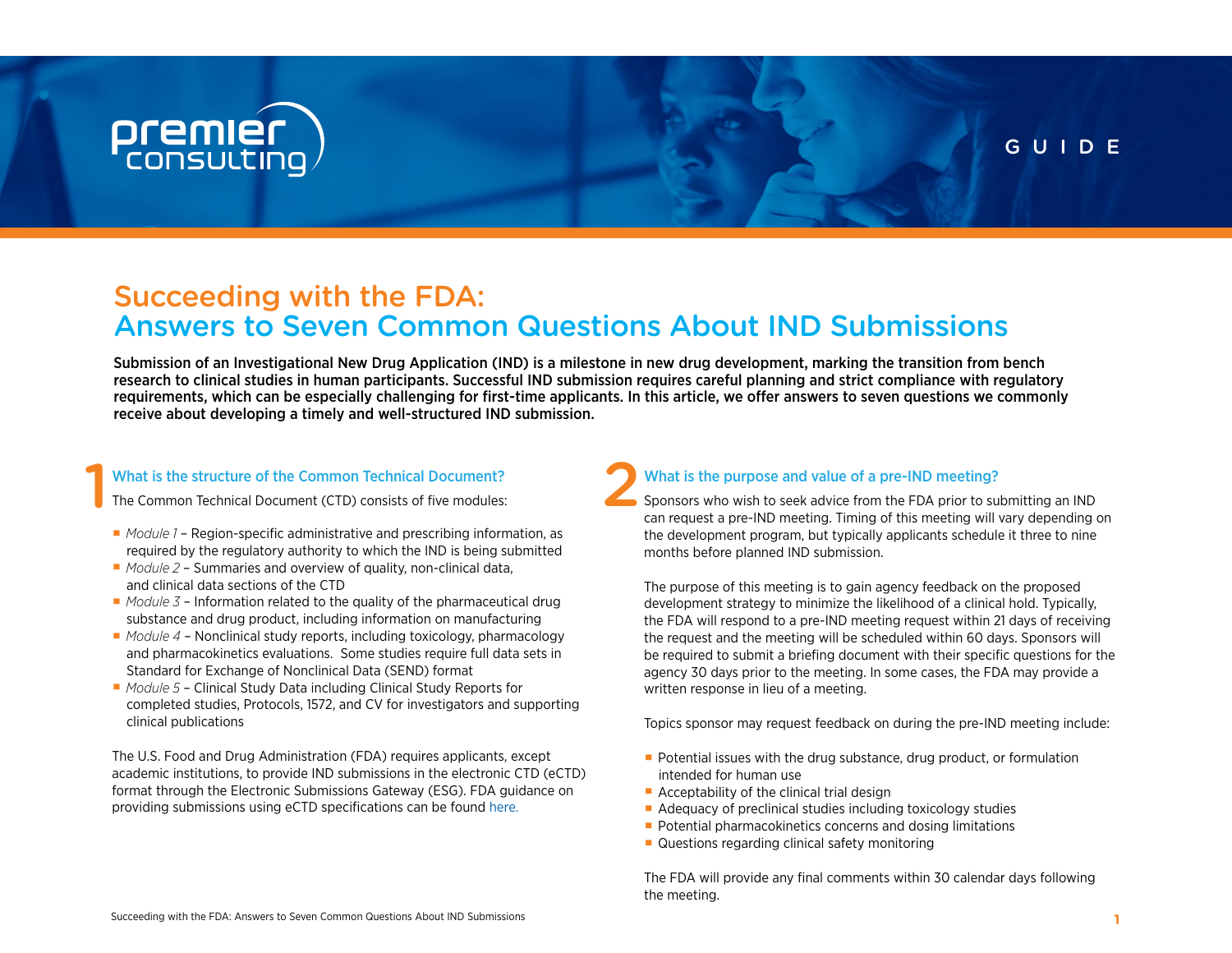### **premier**<br>consulting

#### GUIDE

#### Can foreign data be included in the IND?

Can foreign data be included in the IND?<br>
Generally, the FDA will accept foreign studies in support of an IND or marketing application provided that those studies are well-designed and follow Good Clinical Practice (GCP), including:

- Use of qualified investigators
- Review by an independent ethics committee
- Appropriate monitoring
- ∙ Proper informed consent
- Use of the appropriate drug product

Importantly, the data will need to be deemed applicable to the U.S. population and U.S. medical practice. For instance, if the foreign study uses concomitant medications or comparators, those medicines need to be approved in the US for the same use. In addition, the FDA should be able to validate the foreign study through onsite inspection, if needed.

#### For combination products, which FDA medical product center will review the application? 4

Combination products are assigned to an FDA center for premarket review and regulation based on a determination of the primary mode of action (PMOA) of the product. The PMOA is defined as "the single mode of action of a combination product that provides the most important therapeutic action of the combination product." If a combination product is drug led, as with metered dose inhalers or autoinjectors, the Center for Drug Evaluation and Research (CDER) will have primary jurisdiction. Biologic-led products would be reviewed by the Center for Biologics Evaluation and Research (CBER). For device led combination products, such as stents, the FDA center responsible for review will be the Center for Devices and Radiological Health (CDRH).

#### What are the requirements for manufacturing in the IND?

The FDA takes a stage-appropriate approach to the application of Good Manufacturing Practice (GMP) regulations. In INDs for Phase 1 studies, the agency's emphasis is on Chemistry, Manufacturing and Controls (CMC) information that ensures product safety for participants in the proposed clinical trial. This includes assurance of proper identification, quality, purity, and strength of the investigational drug substance and drug product, as supported by:

- Well-defined, written procedures, methods, and specifications
- Adequately controlled equipment and manufacturing conditions
- Accurate and consistent data from manufacturing, including analytical methods, release testing, and stability testing
- Proof of compatibility with intravenous bags and tubing, for parenteral products

Moreover, sponsors will need to demonstrate that the stability of the drug will remain consistent throughout the duration of the trial.

For an IND supporting a First In Human study, emphasis will include qualifying the drug product used in nonclinical toxicology studies in support of the clinical drug product.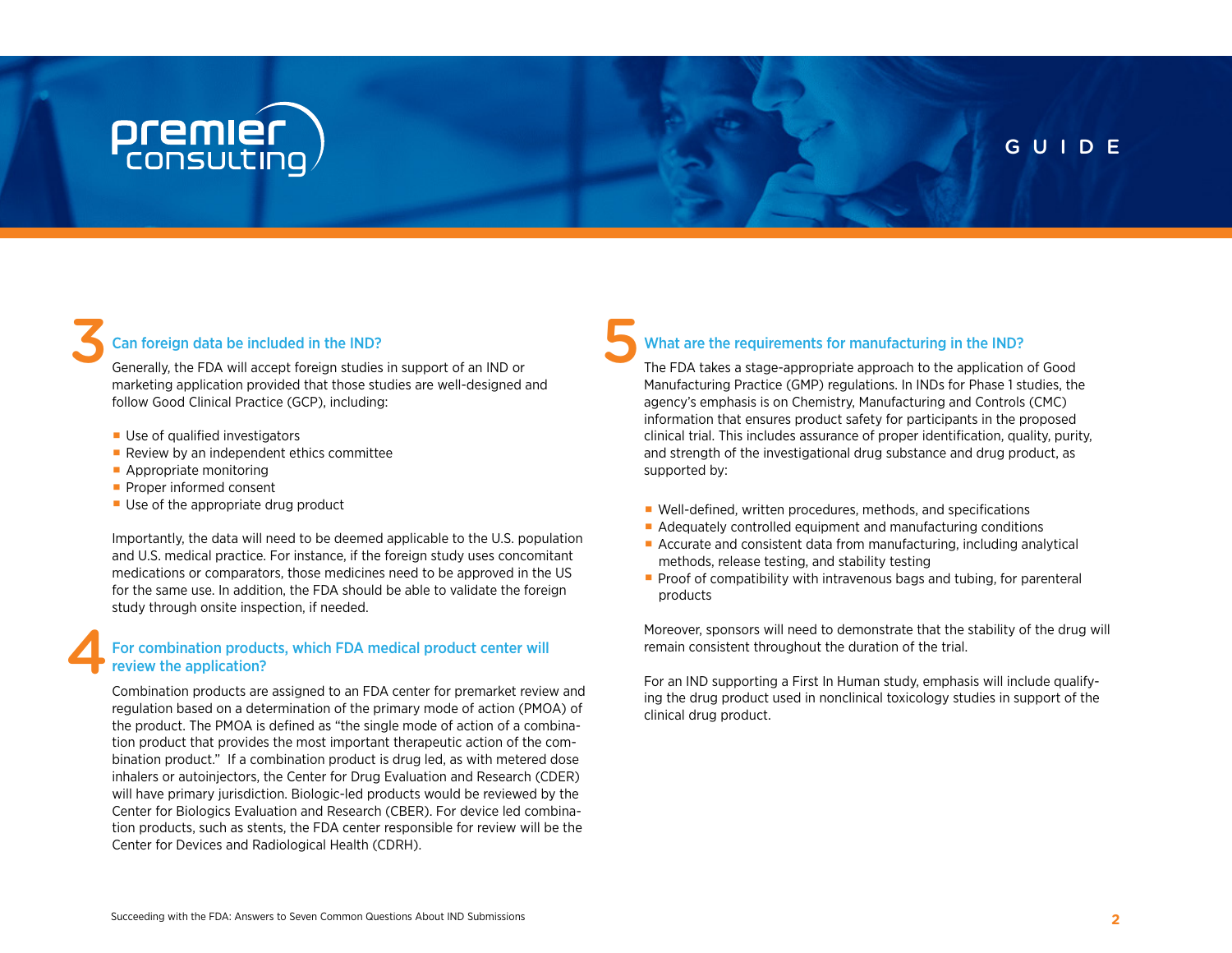## **premier**<br>consulting

#### GUIDE

### What is the regulatory timeline for U.S. IND submissions? 6

Below is a sample timeline for IND submissions.

To streamline the submission process, sponsors should implement a methodical and systematic approach to documenting their discovery and development efforts from day one. We recommend beginning with the end (IND submission) in mind and documenting each of the milestones required on the application as they are completed, rather than trying to compile all the necessary documents at once during IND development.

Following IND submission, the FDA will review the application within 30 days. At the end of this review cycle, the agency will either issue a Study May Proceed letter or inform the applicant that the study is on clinical hold. Then, within 30 days, the FDA will provide a written explanation of the basis for the hold and the sponsor will need to address the cited deficiencies and submit a response to the issues identified in the clinical hold letter in separate submission. Once this submission has been received, the FDA will have 30 days to review it and determine whether the hold can be lifted.

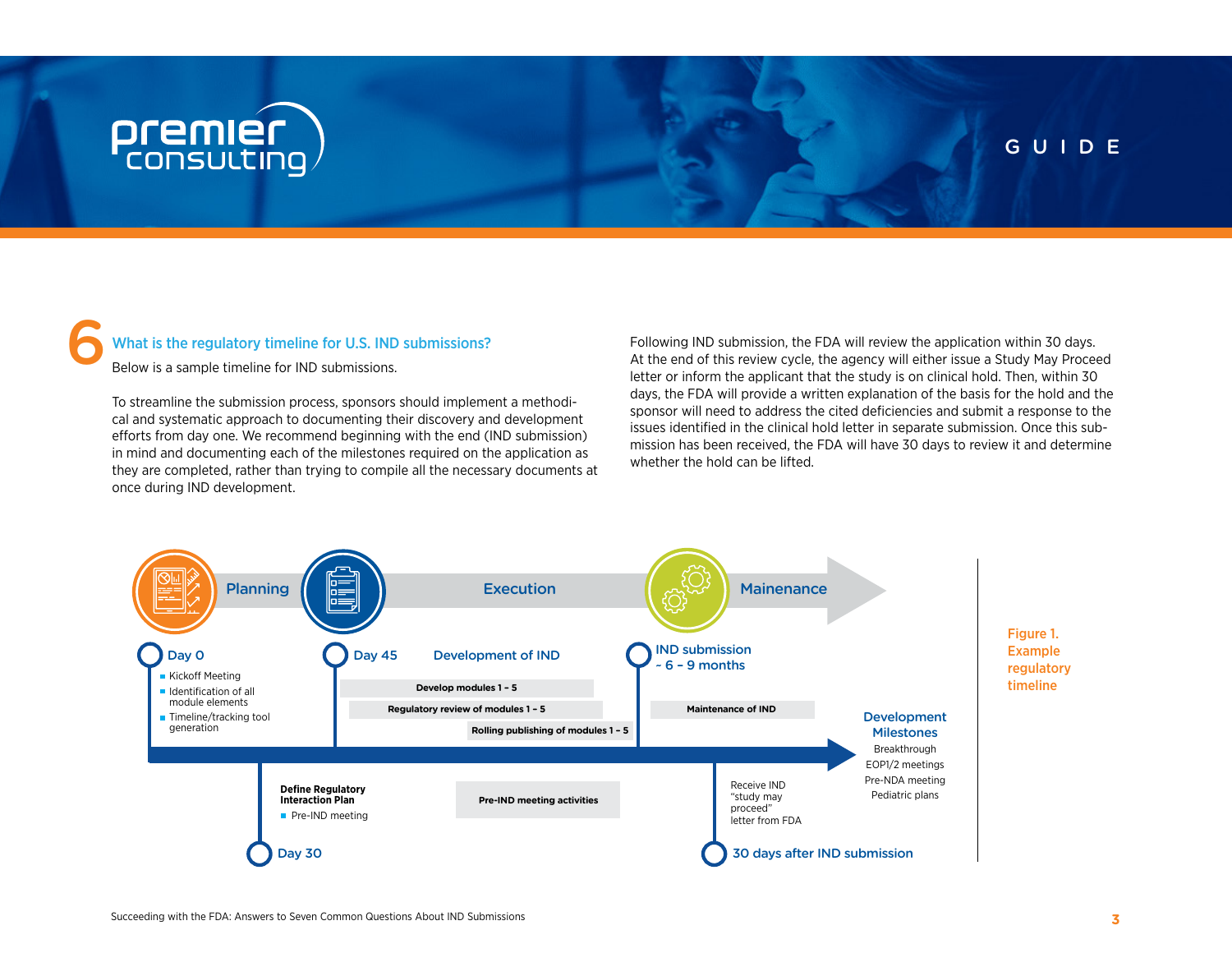# **premier** )

7

#### GUIDE

#### Is there a way to expedite regulatory review or approval?

The FDA currently provides four designations and one approval pathway to expedite development, as shown in the figure below. Each of these approaches has its own qualification criteria, associated benefits, and timing.

|                       | <b>Orphan Designation</b>                                                     | <b>Fast Track</b>                                                                                      | <b>Breakthrough Therapy</b>                                                                                                                 | <b>Priority Review</b>                                                                                                | <b>Accelerated Approval</b>                                                                                                                                      |
|-----------------------|-------------------------------------------------------------------------------|--------------------------------------------------------------------------------------------------------|---------------------------------------------------------------------------------------------------------------------------------------------|-----------------------------------------------------------------------------------------------------------------------|------------------------------------------------------------------------------------------------------------------------------------------------------------------|
| <b>Classification</b> | <b>Designation</b>                                                            | <b>Designation</b>                                                                                     | <b>Designation</b>                                                                                                                          | <b>Designation</b>                                                                                                    | <b>Approval Pathway</b>                                                                                                                                          |
| <b>Qualification</b>  | Prevalence of disease<br>in less than 200,000<br>in the U.S.                  | Serious condition and<br>nonclinical or clinical<br>data support potential to<br>address an unmet need | Preliminary clinical evidence<br>drug may have substantial<br>improvement on clinically<br>significant endpoint over<br>available therapies | Serious condition and<br>significant improvement<br>in safety or efficacy or<br>supplement to report<br>on pediatrics | Serious condition and<br>meaningful advantage over<br>available therapies based on<br>surrogate endpoint likely<br>to predict effect on<br>confirmatory endpoint |
| <b>Benefits</b>       | $\blacksquare$ Tax incentives<br>• Marketing application<br>filing fee waived | Increased interaction and<br>rolling review of NDS/BLA                                                 | Intense interaction with<br>senior staff and rolling<br>review of NDA/BLA                                                                   | Two month filing period<br>and six month review vs.<br>10 month standard review                                       | Earlier approval – with<br>commitment to provide<br>confirmatory data to<br>support full approval                                                                |
| When to apply         | When data supports -<br>can be before IND                                     | With IND or any time after                                                                             | Usually with Phase 2 or<br>later data                                                                                                       | At marketing application                                                                                              | N/A                                                                                                                                                              |

Figure 2. Options for expediting drug development<sup>2</sup>